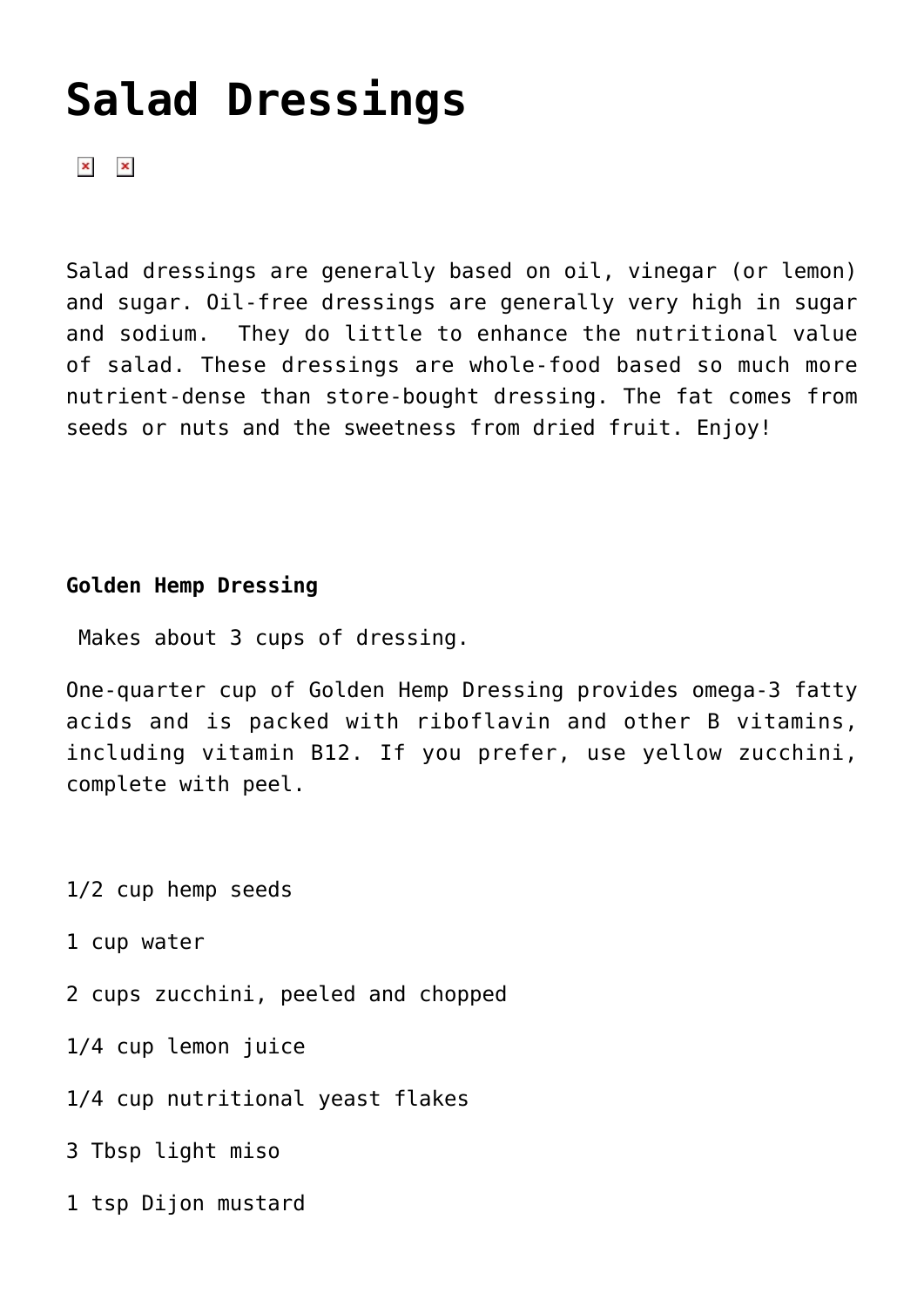1/2 tsp ground cumin or turmeric

1/2 tsp garlic, crushed (optional)

1 tbsp golden raisins (or other light-colored dried fruit such as pears or apples) (optional)

Place all of the ingredients in a blender, and process until smooth. Store in a sealed glass jar, in the refrigerator, for up to two weeks.

## **Variation**

Green Goddess Dressing: Replace mustard and cumin with 1 cup of fresh herbs (basil, oregano, and parsley work very well), and double the amount of garlic to 1 tsp. Keep the skin on the zucchini.

#### **Lemon Tahini Dressing**

Makes 1-1/2 cups (375 ml)

Tahini is a delicious sesame seed butter used that became well known in the West with the introduction of Hummus. Tahini may be used to flavor sauces and soups, or to give creamy texture in a dressing like this one. Stir tahini before using as oil may separate. Try this dressing on salads, steamed broccoli, and baked potatoes.

1/2 cup (125 ml) tahini

1/2 cup (125 ml) water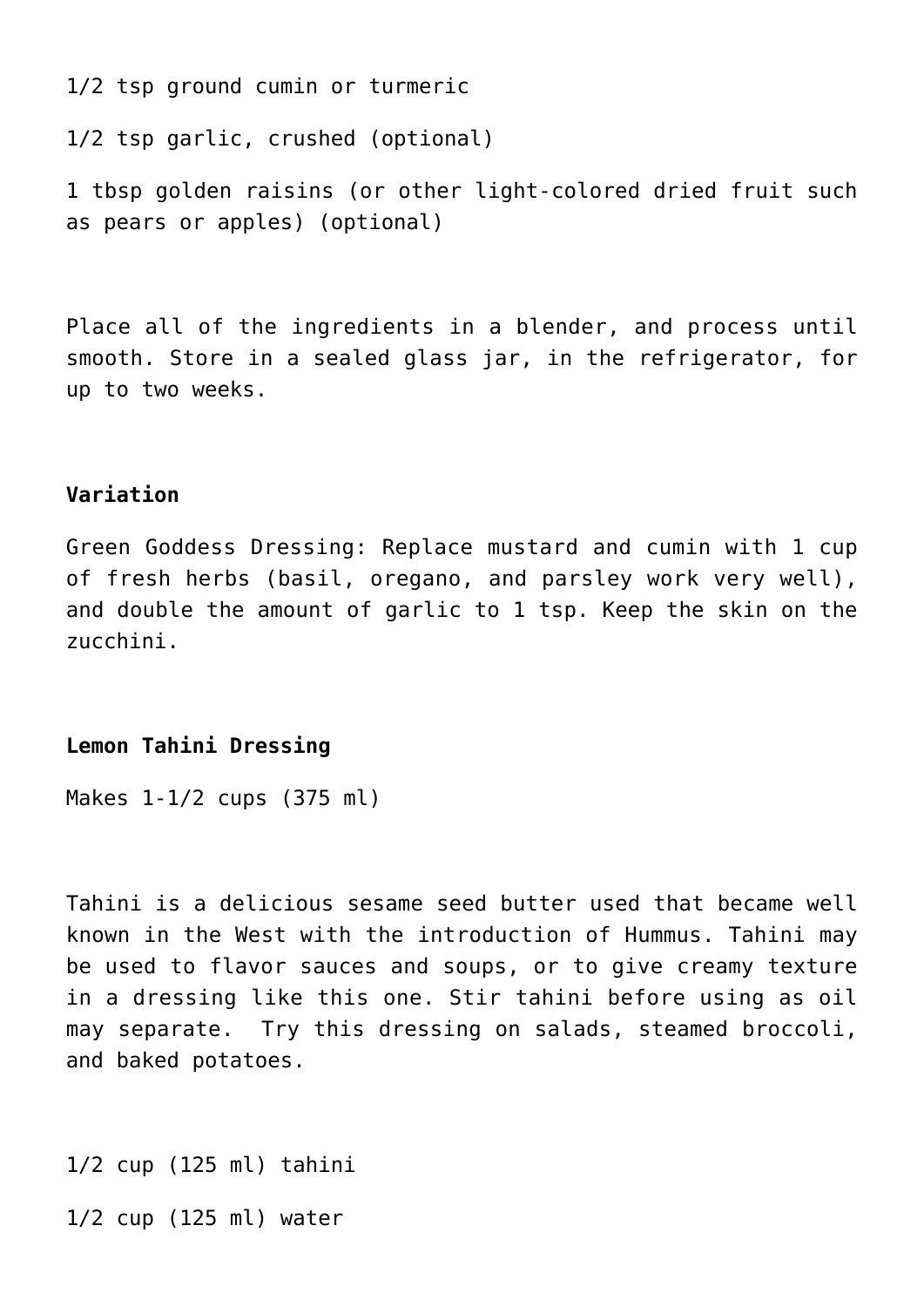1/4 cup (60 ml) lemon juice

1-2 Tbsp (30 ml) tamari or 1/4 tsp salt (or to taste)

2 cloves garlic, (optional) (not necessary to chop if going in a blender)

1 tsp (5 ml) cumin powder (optional)

Pinch cayenne pepper (optional)

Put the tahini, water, lemon juice, tamari, garlic, and cayenne in a blender and process for 30 seconds or until smooth. This dressing will keep, in a covered container and refrigerated, for up to 3 weeks.

#### **Creamy Cashew Dressing**

Makes about 2 1/2 cups of dressing.

1 cup cashews, rinsed

1 1/2 cups water

1/4 cup white wine vinegar (or other light-colored vinegar)

2 Tbsp light miso

2 cloves garlic

3-4 dates (optional)

1 tsp horseradish (optional)

1 tsp Dijon mustard (optional)

Fresh ground pepper to taste